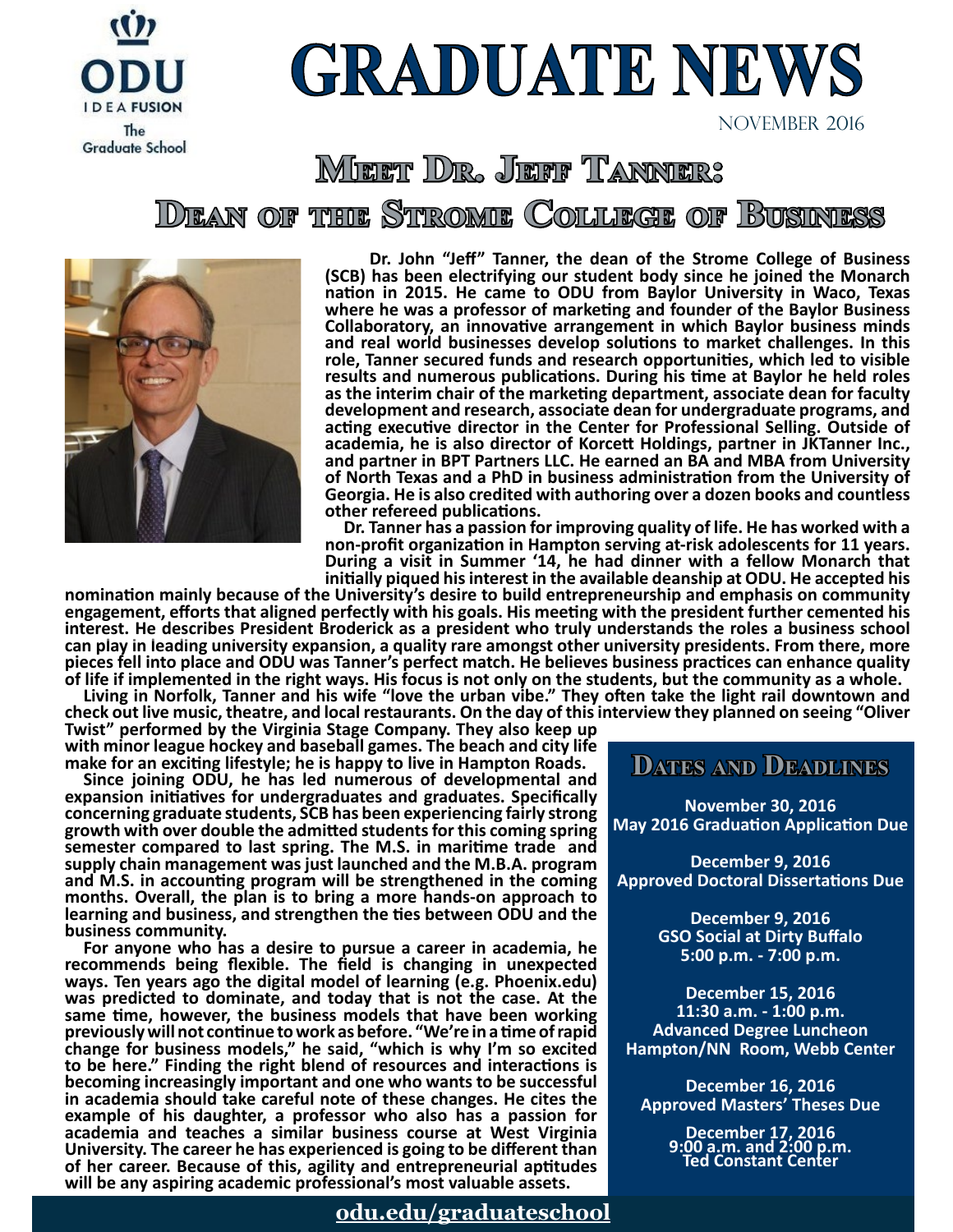### **Student Spotlight: Denise Claiborne**



**\_\_Denise Claiborne, a full-fledged Monarch from Hampton, is a Ph.D. candidate in the College of Health Sci- ences' Health Services Research program. Having just defended her dissertation on November 7th, she reflects on the three brief yet intense years in her Ph.D. program. Denise also obtained her bachelor's in psy- chology, bachelor's in dental hygiene, and** 

**master's in dental hy- giene from ODU. After she graduated, she went to work at a community college with a dental hygiene program that had just started. While working part-time there, she also worked in a private dental office full-time. Af- ter three years, she was invited to come back to ODU and work full-time as a temporary hire and took the position because it aligned with her desire to be in ac- ademia.** 

**\_\_In late 2012, she decided it was time to get her Ph.D. She took the GRE in the spring and was admitted to the Ph.D. in Health Services Research in Fall 2013. She chose to do health services research because she wanted something broad but complementary to her background in dental hygiene and psychology. She completed her coursework Fall 2015 along with the candidacy exam for the program. In spring 2016, she completed the IRB human subjects process for her dissertation project. In late May she began data collection and concluded the project late June. She implemented theory-based educational intervention to assess the frequency of performance of oral health assessments on children 0-3 years among nurses. She will graduate this fall semester. While working towards her Ph.D., Denise has also worked full-time in two administrative roles. She oversees all clinical operations as the Director of Clinical Affairs. She is also the entry-level program director for the Bachelor of Science in Dental Hygiene, a role in which she handles admission for prospective students and advises all current undergraduate dental hygiene students.** 

**\_\_Denise's first big tip for prospective is to identify your research interest. Determine the research topic early and align course assignments around the topic. "In my first semester of the Health Services Research program, I wrote on three different topics." She received the best piece of advice from a mentor, which was to identify an interest and focus on that literature for all assignments if possible. After the first semester, she identified her topic, children's oral health, which she would later build into her dissertation. She always knew it was going to** 

**be something related to children's health. Her research progressed almost naturally.** 

**\_\_She started by first assessing whether children were receiving preventive oral health services in their first year of life from the parent perspective. She then shifted her focus to the provider's perspective, assessing if they were counseling parents at the time of the child's first dental visit, and if they were performing oral health assessments on children during well-child visits. In general, a child will see a medical provider a minimum of eight times in the first year of life because of well-child visits and the immunization schedule. Typically at about six months, the providers should conduct an assessment and start addressing any oral health concerns with the parents. The premise of her research was the frequency and effectiveness of these assessments. In future research, she will explore the parent's role further. As a result of her current research, she hopes that "all medical providers collaborate in such a way that they can effectively communicate about oral health, conduct these important assessments, and make the proper referrals."**

**\_\_Among her many motivations, she set a goal to obtain her Ph.D. before her 31st birthday, which the future Dr. Claiborne will be celebrating this January. "You have to be self-directed" she explains, "you have to be the driver and control your destiny … especially when you're in the dissertation phase." Though she had great faculty support, she ultimately led the project. They guided and believed in her and her work. Dr. Susan Daniel served as the chair of her committee. She and Dr. Daniel met weekly to make sure everything was in line. Dr. Muge Akpinar-Elci and Dr. Linda Bennington also served on her committee. Going forward, she plans to continue to develop her leadership skills and progress in academia.**

#### **Stan Up Today!**

 **ORCiD is a unique universal identification number for researchers and scholars, similar to a university identification number or a social security number. RCiD was created to provide a mechanism for tracking an individual's scholarly research, scholarship, and innovation. By having a unique identifier, it ensures that the proper researcher gets credit for the work. It is used by ProQuest, the University's institutional repository in the University Library, as well as scholarly journals. ORCiD can also be used on grant proposals. All faculty and graduate students are encouraged to register.** 

**Sign up for ORCiD today at [https://orcid.org/](https://orcid.org/register) [register](https://orcid.org/register).**

**For more information: <https://orcid.org/content/about-orcid>.**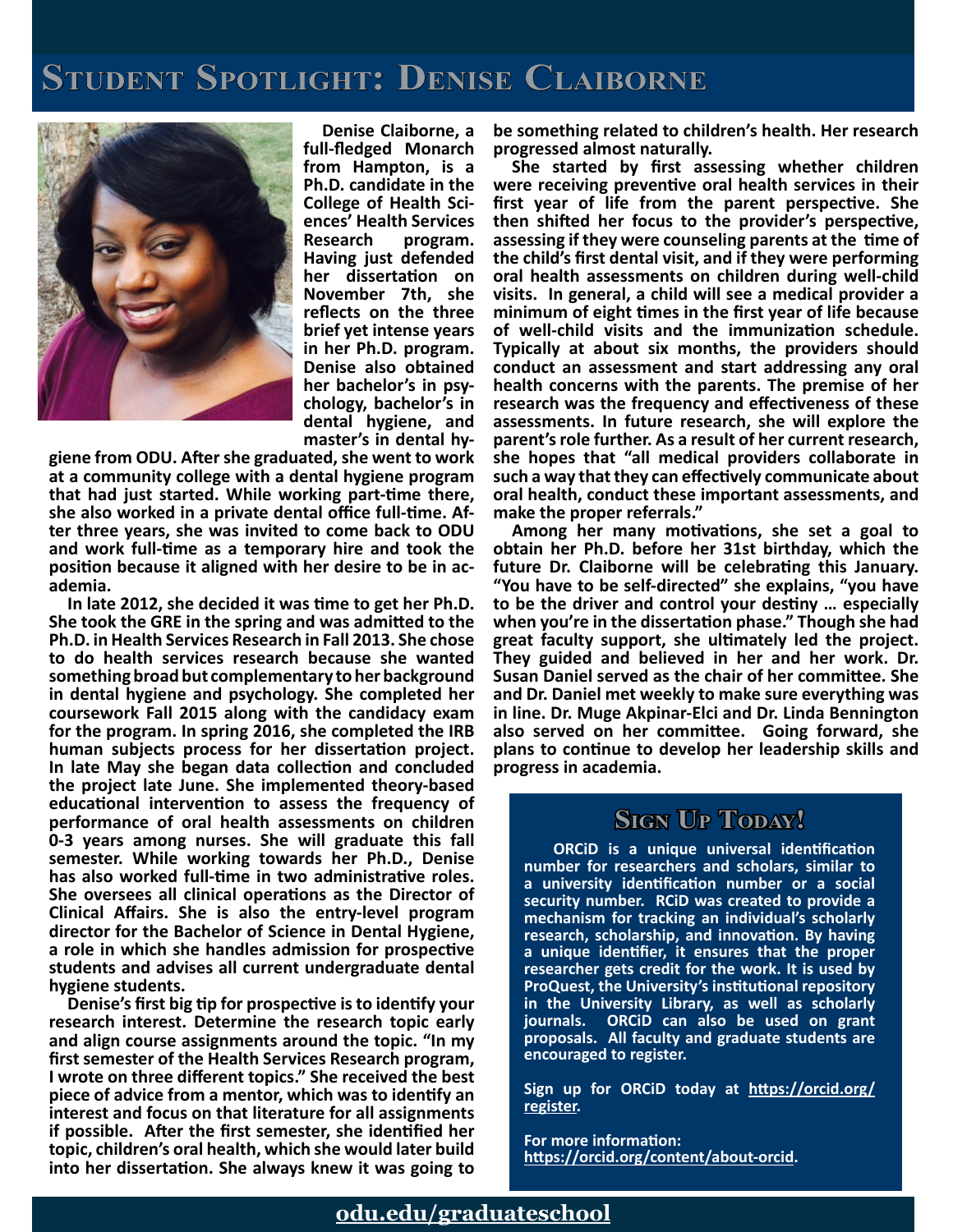### **Commonwealth Graduate Education Day**

 **The Virginia Council of Graduate Schools (VCGS) hosted its second Commonwealth Graduate Education Day on Friday, November 4, 2016, at the College of William and Mary. The purpose of this event was to provide an opportunity for students at community colleges or students just beginning to pursue four-year degrees to learn about graduate school. Students were able to talk with graduate students about their research or their paths to graduate school and participate in panel discussions with students and faculty. Many success stories were shared. Old Dominion University had three graduate students attend, Christina Bartholomew, Dante Myers, and Tracey Vaughan. One undergraduate student also attended, Vernessa Oraegbu. There were dozens of undergraduate students from across Virginia participating in the event. VCGS intends to follow-up with all of the undergraduate students and encourages everyone to like their Facebook page. You can find the VCGS Facebook page at <http://fb.com/VACGS>.**



**Tracey Vaughan, M.S. Lifespan Digital Communication Christina Bartholomew, M.M.E. Music**





**Bryan Porter, Vernessa Oraegbu, Christina Bartholomew, Eric White, Robert Wojtowicz, Dante Myers, Tracey Vaughan, Missy Barber**



**Dante Myers, Ph.D. Industrial-Organization Psychology**

**Pivot** is a platform that focuses on **GRADUATE FUNDING identifying and connecting funding opportunities to researchers and institutions. They provide billions of dollars in funding matching profiles with opportunities and creating a platform on which partnerships and alliances can be cultivated. [Link: pivot.cos.com](pivot.cos.com)**

**FBO.gov** is an E-Government site serving as a single point-of-entry for federal government procurement opportunities over \$25,000. Users can search through these opportunities with advanced search options provided on the website.

**Link:<www.fbo.gov>**

**Grants.gov is an E-Government initiative operating under the governance of the Office of Management and Budget to provide a centralized location for grant seekers to find and apply for federal funding opportunities and U.S. Federal agencies that manage these opportunities. [Link: www.grants.gov](http://www.grants.gov)**

#### **odu.edu/graduateschool**